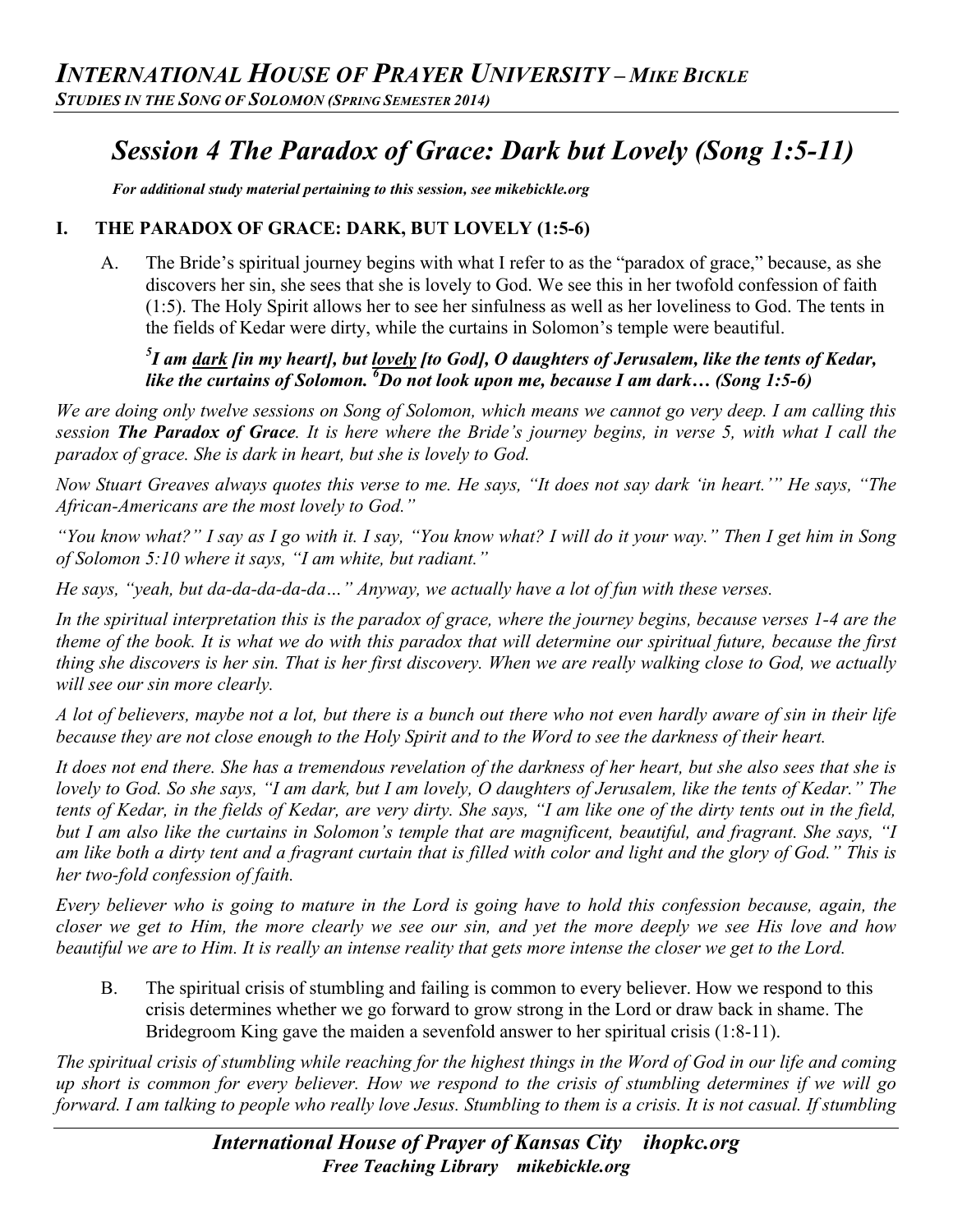*is casual to you, then ask the Holy Spirit where you and Him are at, because it is not casual to stumble; it is a crisis in our life when it happens.*

*How we respond to this crisis determines if we will go forward to grow strong in the Lord. How we respond to this crisis determines if we will go forward or if we will draw back. A lot of folks when they see their sin, the depths of sin, they get so discouraged because they do not see the loveliness of who they are in Christ, so they want to just quit. They think, "Forget it. What am I worth?" If you have an "I just want to give up, it is not worth it" feeling, then this message is for you. You need a revelation, not only of the darkness of the heart, but how lovely you are before God in Christ.*

C. God shows different emotions, depending on how people respond to Him. Some people are confused, not knowing whether God is mad, sad, or glad. We must not think God is mad with us and live in *condemnation*, when He is actually delighting over us. Neither should we live in *presumption* and think He delights in us when He is grieved over our intentional compromise.

*God has different emotions related to how people respond to Him. Now some believers live in confusion about how God is feeling about them. They do not know if He is mad. They do not know if He is glad. They do not know if He is sad. They cannot tell you know what is going on. "Are You mad at me, angry? Are You sad, just grieving? I know You love me, but You are just grieved all the time when we relate? Do you actually enjoy the relationship?" Again, how we answer this greatly determines if we are going to go forward or we are going to draw back.*

*We do not want to think God is mad at us and so live in condemnation imagining that we are balancing the score out, thinking that if we wallow in our sorrow a bit, then we feel like we have evened the score, you know? We just feel bad and say, "God, are You glad that we feel bad? Are we even now?" That is a completely wrong approach.*

D. We must understand the foundational premise that spiritual immaturity is not rebellion. They may sometimes look outwardly the same, but they come from different heart responses. A sincere yet immature believer shows their sincerity by quickly repenting and renewing their war against the sin they just stumbled in. God enjoys His relationship with the sincere believer who stumbles, but rebellion (consistent intentional compromise) arouses His anger.

*The foundational premise of this whole teaching in this first part of Song of Solomon 1 is that spiritual immaturity is not the same thing as rebellion. A lot of folks confuse those two because sometimes they look the same outwardly. You can look at a believer living in rebellion, and you can look at a believer who loves Jesus who is very sincere, and sometimes their outward behavior and their attitudes look the same. You look at them and think, "Wow, I cannot tell which it is." But immaturity and rebellion come from different heart responses.*

*A sincere believer stumbles in their sin, but they are quickly repenting and reestablishing their war against that area they stumbled in. It is not okay to them that they sinned. They will probably stumble in it again and again, but it is not a small thing to them; they take it very seriously.*

*The analogy I have used over the years is form the Old Testament. There are clean animals and unclean animals in the Old Testament from the Levitical priesthood point of view. There are the swine or the pigs, and there are the sheep. The swine, that is the pigs, are unclean. The sheep are clean. Yet, both the swine and the sheep get stuck in the mud. They both get stuck in the mud, but only the sheep are kicking and struggling to get out of the mud. When the shepherd comes and delivers them, they think, "Oh, I do not want to go back there again. That was horrible!" Then you get that little pig out of the mud, and the minute you turn around, he will*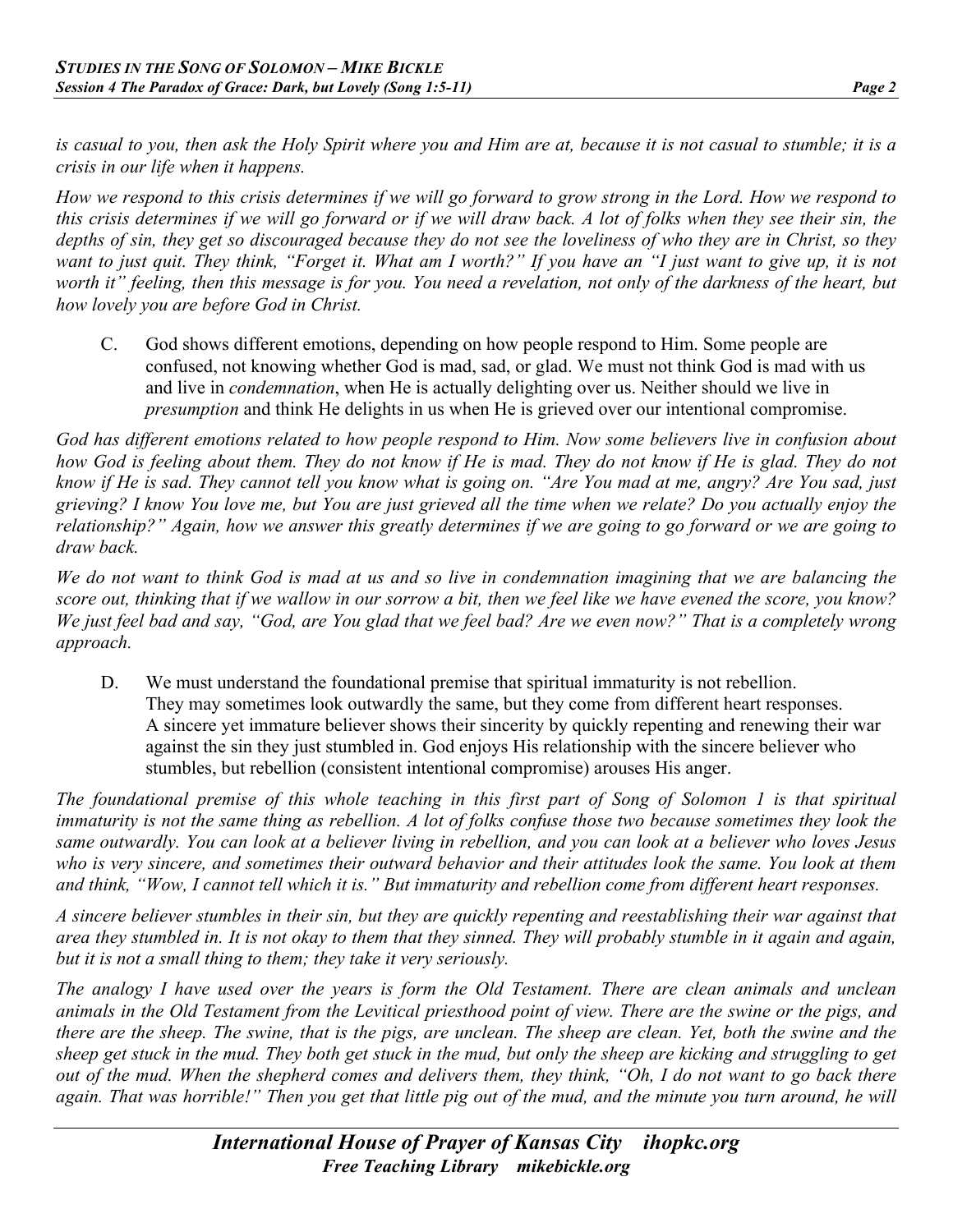*go right back to the mud! He is looking for mud holes. So that is an analogy, though imperfect, of the difference between spiritual immaturity and rebellion.*

E. One who genuinely loves God has a "willing spirit"—they are sincerely seeking to obey Him. Our obedience and love for God are sincere, even while weak and flawed; weak love is not false love. But the *sincere intention* to pursue full obedience is different from the *attainment* of it.

# *41"The spirit indeed is willing, but the flesh is weak." (Mt. 26:41)*

*We can see one of the key concepts in this issue of the willing spirit in Matthew 26:41. On the night when Peter betrayed Jesus, Jesus told him, "You are going to betray Me."*

*Peter said, "You are wrong. I am not."*

*Jesus said, "No, you are. Here is the situation, Peter. Your spirit is willing. I see your willing spirit, but you have weak flesh. You do not see how weak your flesh is. When you stumble, you are going to be so overcome with sorrow and shame that you are going to lose sight of the fact that I see that you have a willing spirit."*

*When we stumble, when a sincere believer stumbles, and we discover a new dimension of our weak flesh, the Lord sees our willing spirit. Remember the Lord told Peter before he fell, "Your spirit has a yes in it. There is a yes in your spirit." That is what I refer to as a willing spirit, a spirit that is willing. There is a yes in your heart and that yes in your spirit really matters to God.*

*As a matter of fact, that yes in your spirit is the beginning of victory. We think that victory only matters when we are completely free in every issue of our behavior, but beloved, the victory begins with the yes in your spirit. That is a part of the victory. Now I want the whole victory, but I do not want to undermine the value of the yes in our spirit to God. It moves Him. It matters to Him.*

*We get condemned because of an unrenewed mind, and the devil is accusing us, so we think that we are so bad we are going to quit. The Lord says, "Wait! I have worked in you a willing spirit, and it is beautiful to Me."*

*"It is? There is nothing about my life that is beautiful to you, Lord."*

*He answers, "Oh, yeah, there is a lot in your life that is beautiful to Me!"*

F. I believe that the most powerful longing of the human heart is for the assurance that we are enjoyed by God. We were created with a longing to be pursued, delighted in, and enjoyed by God. The fear of rejection and the trauma of shame are emotionally devastating. If we "feel" rejection from God, even though He is not rejecting us, it greatly hinders our spiritual life.

*I believe the most powerful longing of the human heart is to have the assurance that we are enjoyed by God. We can say God loves us, and it is biblical to say God loves us. I like to say it a little more in a different way, that He actually enjoys the relationship. He can disagree with an area of our life, but enjoy the relationship. Just like a father and mother may disagree with their children in an area of their behavior, for example with their seven-year-old child, but still love the relationship. If we as weak and sinful parents can figure that out, cannot God figure that out? He actually enjoys us and enjoys the relationship with us while the issue in our life is being settled, because we are warring against that sin and there is a yes in our spirit.*

*We are created with the longing to be delighted in by God. There is a longing in us to be enjoyed by God, and that is what the devil takes advantage of when he accuses you. The devil is called the accuser in Revelation 12:10; he is the accuser of the brethren. He accuses you, saying that God is finished with you. The reason that*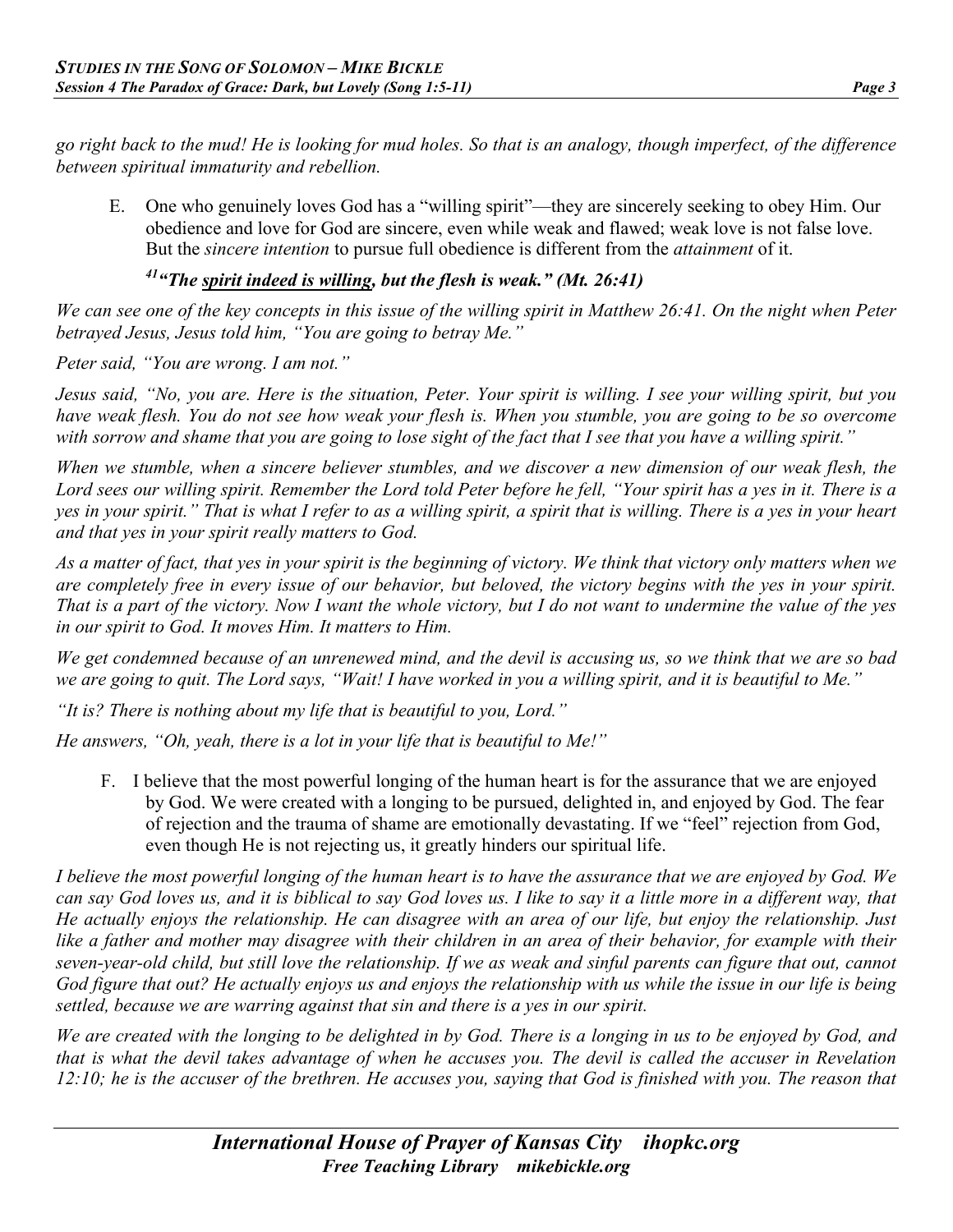*is so painful to you is because you were created with a longing to want to be enjoyed by God. God built you with that longing. It is that God-shaped vacuum that drives us back to Him constantly.*

*The trauma of shame or the fear that God is finished with us, the fear of that rejection, I mean the fear that He is finished with us, is emotionally devastating. That trauma, that fear that God is finished with us, will really hinder our spiritual life if we do not bring that emotion and submit it to what the Word of God says about who we are in Christ and about who God is and what He is like.*

G. A sincere yet weak believer will grow most effectively with *confidence in love*—confidence in God's love for them and confidence in knowing that He esteems their love for Him as genuine. The foundation for this confidence comes by understanding Jesus' work on the cross. When we understand *what* He did on the cross, then we can understand *why* He did it.

*A believer will grow most effectively when they have confidence in love. That is a phrase we use a lot around here. I encourage you to use it, confidence in love. That is the same thing as the assurance that we are enjoyed; it is exactly the same thing, confidence in love.*

*When I talk about confidence in love, I mean the confidence that He loves me, that He enjoys me, and not only that, but the confidence that He sees my weak love as genuine though it is weak. It still moves Him is the idea. When I have confidence that He enjoys me in my weakness, and I have confidence that the love I offer Him in my weakness is still genuine and it moves Him, beloved, that sets your life on an entirely different path.*

*The devil loses so much ground in your inner life if you settle that issue. It is not like one day it is just settled. It is not that kind of thing because we renew our mind over and over. We confess the Word, and we bring these truths to God, and we speak them and ask the Holy Spirit to write them on our heart, and we thank God for them.*

H. God enjoys and delights in the relationship with His people, even now in our spiritual immaturity (Lk. 15:4-5, 8-10, 20). A hypocrite is not one who says one thing, but does another thing; rather, it is one who says something about obeying God without *seeking or intending* to obey it.

*A hypocrite is not a person who says one thing and does another. Typically that is what we say a hypocrite is, that they say one thing and do another. No, really here is what a hypocrite is. It is somebody who says one thing without seeking or intending to obey it. Everybody says one thing and does another at some level. I mean, if we say, "Walk in love," and if you come up one degree short of perfect love, which we come up a lot shorter than that, then you are a hypocrite by that definition.*

*You are not a hypocrite because you are aiming high and coming up short. You are a hypocrite if you proclaim something but you are not seeking to obey it or you are not intending to obey it. Use whatever word you want, that is what a hypocrite is. If I tell you to seek God, but I am not trying to live that lifestyle, that's a hypocrite. I can come up short and still be truthful to call people to it.*

- I. Her journey begins with the paradox of grace (1:5-11).
- J. The paradox of our faith is that we are dark in our heart, yet lovely to God. Some emphasize how sinful we are (darkness of heart), and others how beautiful we are to God (in Christ). Both of these truths must be held in tension to properly understand our relationship with God in Christ.

*5 I am dark [in heart], but lovely [to God]…6 my own vineyard [heart] I have not kept. (Song 1:5- 6)*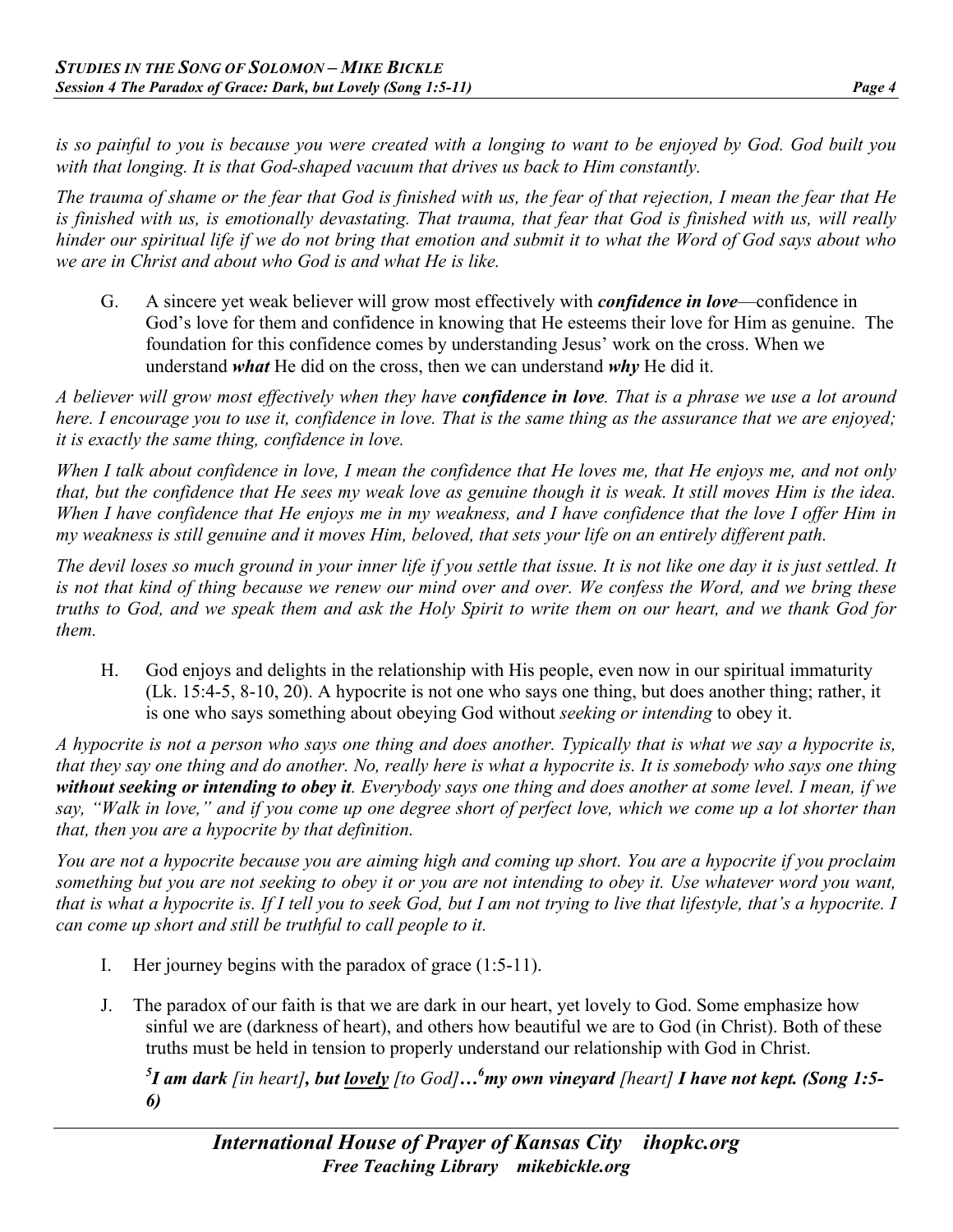- K. We are lovely before God, even in our weakness, for four reasons:
	- 1. *God's personality*: God has a loving and kind personality. In other words, because of who God is, He sees us in His generosity—*"Beauty is in the eyes of the beholder."*

*Why are we lovely to God? For four reasons we are lovely to Him. Number one, because He is so kind. He is so generous in His personality. You have heard the phrase, "beauty is in the eyes of the beholder." Well, the One who is looking at us is so kind, so we are in a good position already because the One evaluating us is so filled with mercy and so generous. So one reason we are lovely is because of the very personality of God, what He is like. I mean if somebody else looked at you, they would not have the same opinion, even though they knew you were in Christ.*

2. *The gift of righteousness*: We receive the beauty of Jesus' righteousness (2 Cor. 5:21).

*Number two, we are lovely to God because we have the gift of righteousness. I cannot exaggerate the significance of having a righteousness so perfect even God cannot improve it because it is His. We are talking about the very righteousness of God that has been imputed to you and dwells in your spirit. Your born-again spirit was actually made the righteousness of God so the Holy Spirit could live in you comfortably. If your bornagain spirit were not made righteous, the Holy Spirit could not dwell in you.*

3. *A willing spirit*: A willing spirit, the sincere intention to obey God, is beautiful to Him.

*41The spirit is willing, but the flesh is weak. (Mt. 26:41)* 

#### *4 The incorruptible beauty of a gentle and quiet spirit…is precious in the sight of God. (1 Pet. 3:4)*

*Number three, Jesus sees our willing spirit, the sincere intention to obey, the yes in our spirit. Look at 1 Peter 3:4, where Peter calls it the incorruptible beauty of a right spirit with God. That is what it is in essence. You could put different phrases in there. It is an incorruptible beauty to have a right spirit before God. It is very precious in God's sight. God looks at your right spirit and it is not as if He thinks, "Well, that is kind of neat, you know." No, it is very precious, and it is incorruptibly beautiful to God.*

4. *Our eternal destiny*: In the resurrection we will live in perfect love forever. God sees the end from the beginning and sees us now in the light of eternity, with perfect obedience.

*Then we are lovely in light of our eternal destiny. God sees the end from the beginning. So when He looks at you, He sees you in the light of how you are going to respond to Him for billions and billions and billions of years. These seventy years on the earth, a little bit more, a little bit less, is a fraction of a fraction of a fraction of your life with Him. He actually sees us in the fullness of how we will be with Him forever and forever and forever. That is part of our relationship with Him even right now. That is part of our hope. That is who we are, and He sees this.*

*There is just nothing more enjoyable than feeling God enjoys you even though you know there are issues that are not yet settled, but you are bringing them into the conversation with Him, and you care intensely about it. You are not casual about dealing with sin; you care intensely about it.*

*So the maiden makes the two-fold confession: I am dark, but lovely.*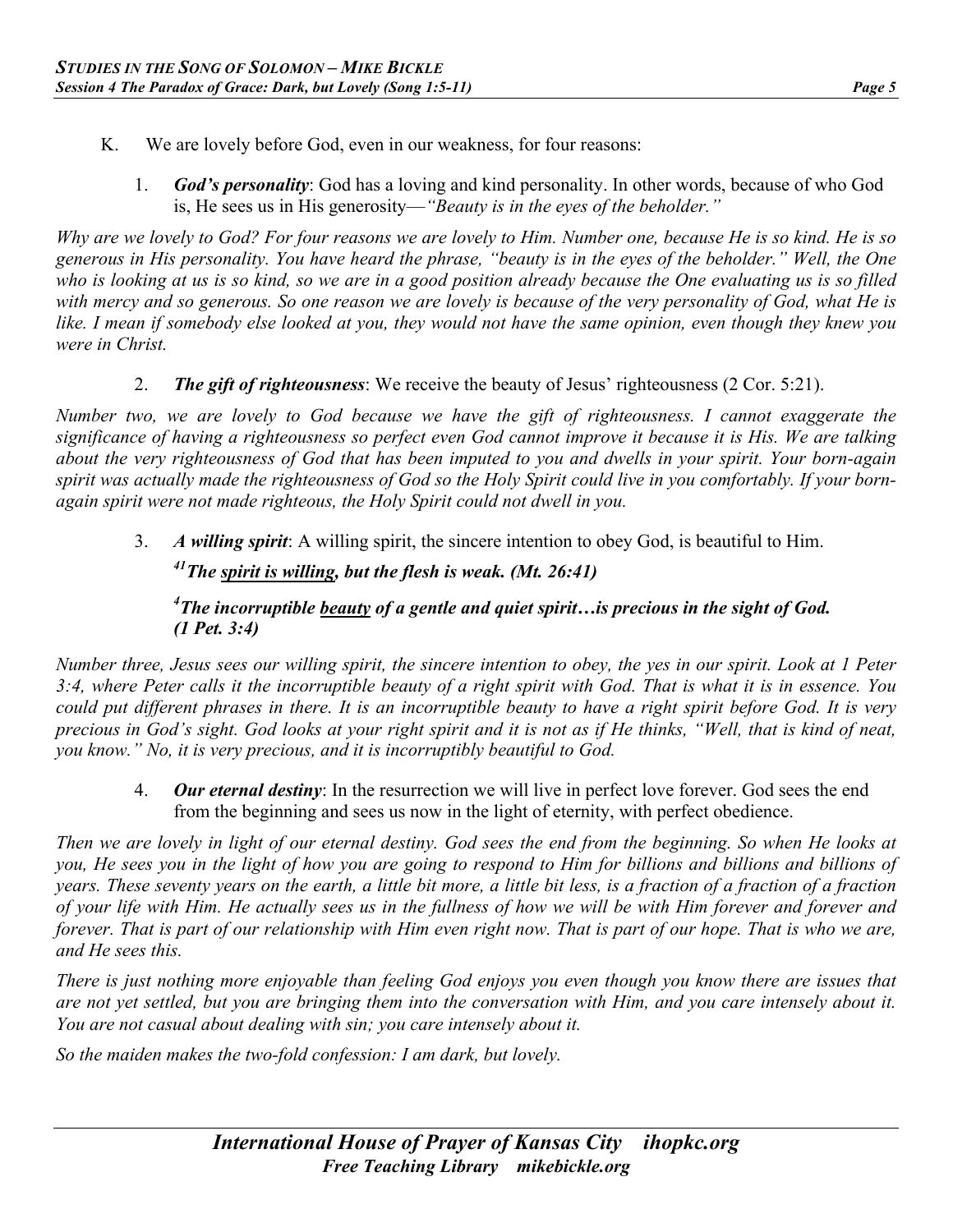#### **II. HER SPIRITUAL CRISIS (1:6-7)**

A. The maiden described five pressures related to her spiritual crisis (1:6-7). She felt shame when people stared at her because of her failure; she felt rejected by her angry brothers; she was overworked by being forced to keep other vineyards; she allowed her own vineyard (heart) not to be kept with fresh love for Jesus; she served Him at a distance, instead of drawing near.

*6 Do not look [stare] upon me, because I am dark because the sun has tanned me. My mother's sons were angry with me; they made me the keeper of the vineyards, but my own vineyard [heart] I have not kept. 7 Tell me, O You [Jesus] whom I love, where you feed Your flock…for why should I be as one who veils herself by the flocks of Your companions? (Song 1:6-7)* 

*We see five different negative points of pressure in her spiritual crisis here in verse 6-7. She says, "Do not stare at me because I am dark. My mother's sons were angry with me, so they gave me a lot of extra work in the vineyard. They overworked me so my own vineyard—the vineyard of my heart in the spiritual interpretation—I have not kept my own vineyard."*

*So she cries out in verse 7, "Tell me, O You whom I love." She is talking to the King, the Bridegroom King. "Tell me, O You whom I love." She loves the Lord! This is not a weak, struggling believer who does not care. She is weak and struggling, but she really cares, and her love is real. "Tell me, O You whom I love, where will You feed Your flock?" Where will You feed me, is what she is really saying. Where is the place where my heart can get fed like it was in the early days of our relationship?*

*"For why should I be like one who veils herself by the flocks of Your companion." What she is really saying here is why should I be like one who serves you at a distance? We will break that down in just a few moments.*

*So again, she felt ashamed because of those that were staring at her because of her failure. She says that the brothers are staring at her, and this is not an inviting stare, this is not an affirming stare. They are staring at her because they see the darkness of her heart because of her failure.*

*Then she felt rejected by her angry brothers. They were angry, and they overworked her. They gave her the "way out of the way" assignment and just made it as hard on her as possible. So she felt rejected by her brothers, then she felt overworked, then her own vineyard was not kept, and then she served the one she loved at a distance. She said, "By the flocks of Your companion as a veiled woman," instead of drawing near to Him, which was what she had signed up for.*

*Remember the theme of the song is, "Draw me near to You. Let me know the kisses of Your Word. Let me know the fragrance of Your good perfumes. Oh, that is why the people of God love You because Your love is better than wine." That is the vision of her heart. That is what she signed up for, and that is what you signed up for.*

- B. *Shame*: She felt shame as others stared (NASB) at her because of her dark heart (failure).
- C. *Rejected*: The sons were angry because of her youthful zeal. The sons speak of older, spiritually dull leaders who do not value the fervency in young believers. Why?

*So the sons were angry with her in her youthful zeal. The sons speak of the older, spiritually dull leaders. They are angry with her, they are overworking her, and they do not value her fervency. There are those in the Body of Christ who have been at it for years. They would be symbolized by the sons, and they do not value the fervency of the young believer.*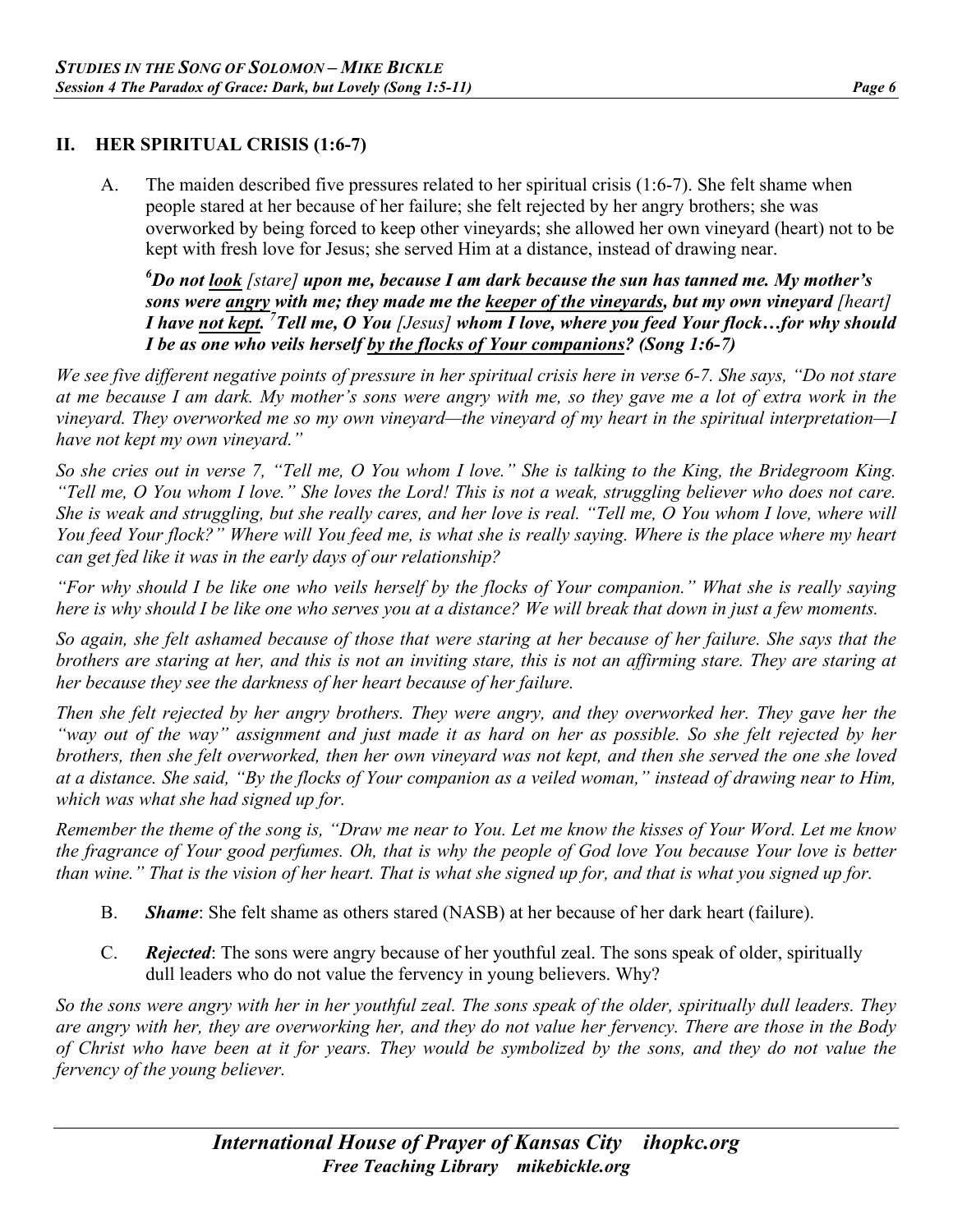*Now a young believer is not always young in age. A young believer may be a year or two old in the Lord, but they may be seventy years old in age, and they are on fire because they are just going for it and are excited. The older ones say, "Well, we will see, you know. We will give you a little time, and you will calm down."*

1. First, zealous believers bring conviction to spiritually dull believers, who often simply dismiss true spiritual zeal as legalism.

*Here's one reason that the brothers are angry if you are on fire for the Lord. I do not mean you are just exuberant in your style of relating; that is not what I mean by "on fire." Some people think "on fire" means being verbally bold and boisterous. No, "on fire" means that you are going for the highest things of God's heart and of obeying. You can have a quiet spirit, pressing into God, and it brings a spirit of conviction to the people around you. I do not mean because you get in their face and you tell them everything you are doing. I mean your lifestyle bothers them.* 

*I will just tell you something. Going through my early years, the number one thing that the older guys would tell me, though I had a lot of encouragement from older guys too, but when I was bothering them, when I was in my twenties, I was pressing in to have a prayer life, times of fasting, and wanting to devour the Word of God X amount of hours in the course of a day or a week, whatever it was, and I had older pastor friends. They were saying, "You are going to burn out! You better slow down." They said it was legalism anyway.* 

*I asked, "What is legalism?"*

*"Well, if you are doing all that stuff, it must be legalism." So I found out that legalism was code for "you are convicting me by your lifestyle." Because if you say legalism, I mean that is the ultimate cuss word in the kingdom. Legalism, oh no! Okay, I will get drunk, and I will quit praying, anything but not legalism! Please do not use the L word on me.*

*A lot of folks get so scared if somebody says, "Legalism." It just really scares them. When I was in my early days, whenever I bothered somebody by my devotion, and they were older, they would say some word like that or they would say, "You are going to get burned out," or "It is unnecessary."*

2. Second, the untempered zeal and pride of zealous believers often make spiritually dull leaders angry. Our zeal must be seasoned with wisdom and humility. Some new believers condemn others who do not express devotion to God in the same way that they do.

*There is another reason that the sons can be angry, and that is the untempered zeal and pride of zealous believers. I know in my case, in my twenties, I had untempered zeal. My zeal for God was good, but I was expressing it to them in ways that had pride in it. It did not have humility. It did not have wisdom in it. So I was poking them in the eye, making them angry. It was not only my dedication. You put the two together, and it is a perfect storm. You got a young person whose lifestyle is convicting the others, and then they just lack enough wisdom and humility to where they poke the others in the eye while they are being dedicated, and it is a perfect storm.*

D. *Burnout*: She was mistreated by the angry sons who overworked her, giving her many responsibilities in different vineyards (plural). Spiritual burnout does not come from hard work as much as from working with a wrong spirit—by seeking to gain approval from people, and by not connecting with the Spirit in the work. Embracing too many responsibilities out of the desire to be noticed by others often leads to burnout.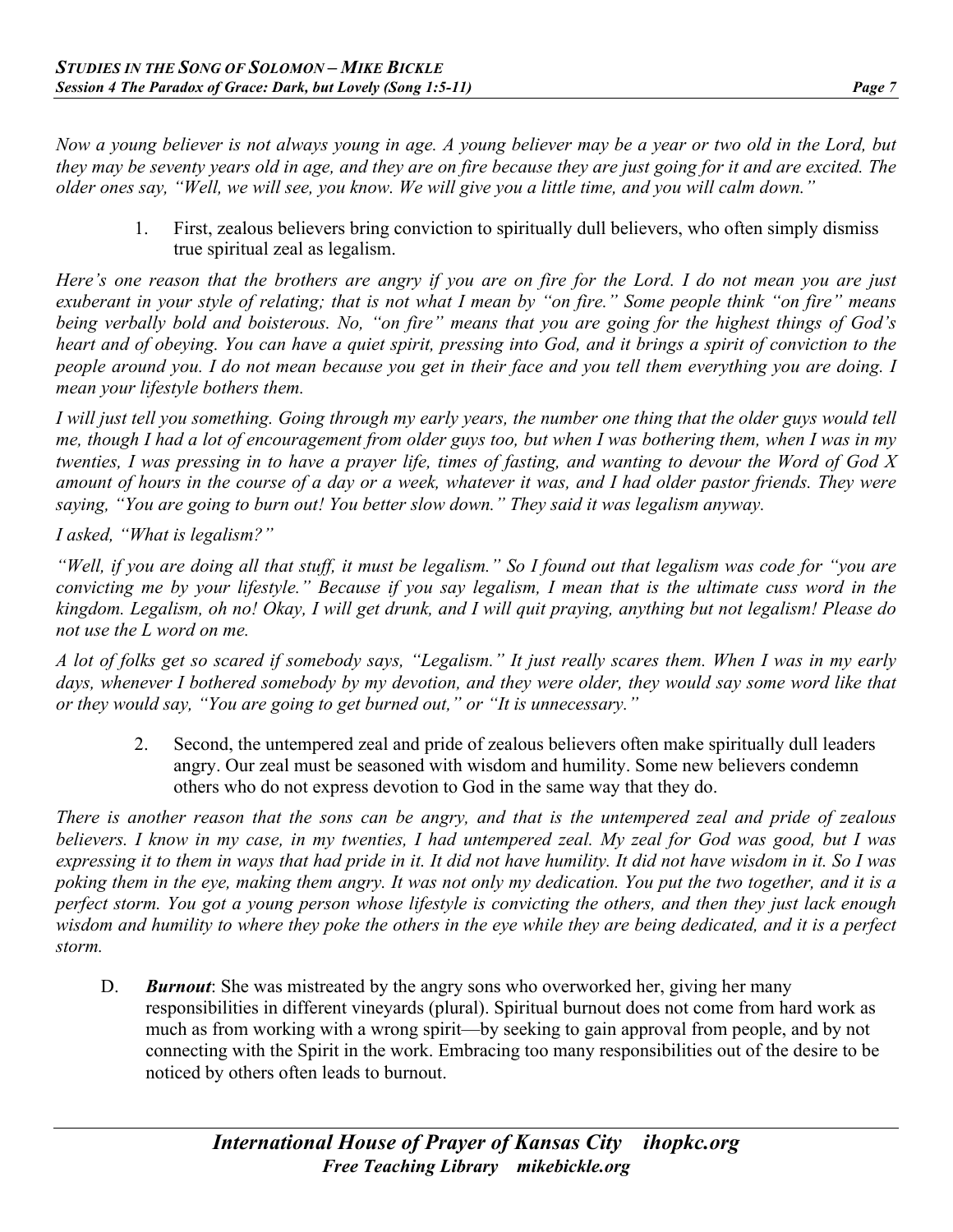*Next is burnout. She is being mistreated by the angry brothers. The angry brothers overworked her. They made her take on more vineyards. They said, "Hey, go to the vineyards, plural. Take all these vineyards; care for them." She did not care for the vineyard of her own heart. I have said this many times over the years that spiritual burnout does not come from hard work nearly as much as working with a wrong spirit. Working with a wrong spirit is where burnout mostly comes. There is that one guy that puts too many hours in, but over forty years I have looked back and evaluated that when most people burnout, it is not because they are putting too much effort in. It is because they are seeking God or serving in the kingdom or whatever they are doing with a wrong spirit. They are trying to gain the approval and the attention of people, but nobody will applaud them so their feelings get hurt. They get burned out because they are not being applauded or they are competing with other people, trying to outdo them. And they get burned out because they are living with competition, spiritual competition.*

*People can get burned out because they are serving in ministry but not actually connecting with the Lord. You know you can lead a worship team, or you can sing on the sets here, and not connect with the Holy Spirit at all. You get burned out and think it is the effort that burned you out. It is the fact that you are serving without connecting or you are comparing or you are seeking someone's approval; that will burn you out so quickly.*

*So do not automatically think it is the hard work that burns you out. I do know a few folks who need to do a little bit less, but that is about one percent; really, it is not more than one percent. So do not go there. Go to, look at, say to yourself, "In what spirit am I doing it? Am I praying, fasting, seeking God so the leaders, so the people, so the girl I am trying to get her attention thinks I amazing?"*

*Is that why you are doing it? You think, "Oh no, he caught me!" Well, hey man, I was twenty once, you know. I was not born at age fifty-eight. I did some of that. And I did get the girl, okay. It is a great story, but I had a couple of negative things between the da-da-da-da. Anyway, that is for another day. Just got to say it, you know a little bit more of the story. It has been fun for thirty-seven years. There were a couple hard years before that, okay.*

E. *Dullness*: She did not keep her own vineyard (heart). Taking care of her own vineyard speaks of nurturing her personal relationship with Jesus. We cannot impart to others what we do not possess in our own hearts. The most important thing we can do in our ministry for others is to cultivate spiritual depth in our own hearts. Originally, what she most wanted was the kisses of His Word. Yet the vineyard of her heart was choked by the weeds of busyness, sin, and shame.

## *6 They made me the keeper of the vineyards, but my own vineyard I have not kept. (Song 1:6)*

*Dullness. She said, in essence, "They made me the keeper of the vineyards, plural. I was working. They made me do this, but my own heart I did not keep." Taking care of her vineyard speaks of nurturing her personal relationship with the Lord. Taking care of your own vineyard speaks of nurturing your personal relationship with the Lord. Do you keep your own vineyard? Or are you so focused on having responsibility so that others can see you in a place of impact and influence, and you are not even keeping the vineyard of your heart? My point is not how bad you are. I mean, we all know how to do that. I have done that a number of times over the years. My point is, it is a problem when we do not keep the vineyard of our own heart.* 

*We cannot impart to others what we do not possess in our own secret life in God. What I do not have in my own life in God—my secret life that is between me and Him that you do not know and nobody else can understand. Everybody has a secret history in God, a secret life in God—You cannot impart to others what you do not have there. You can be a gifted musician, a gifted singer, a gifted preacher, a gifted writer, you can stir*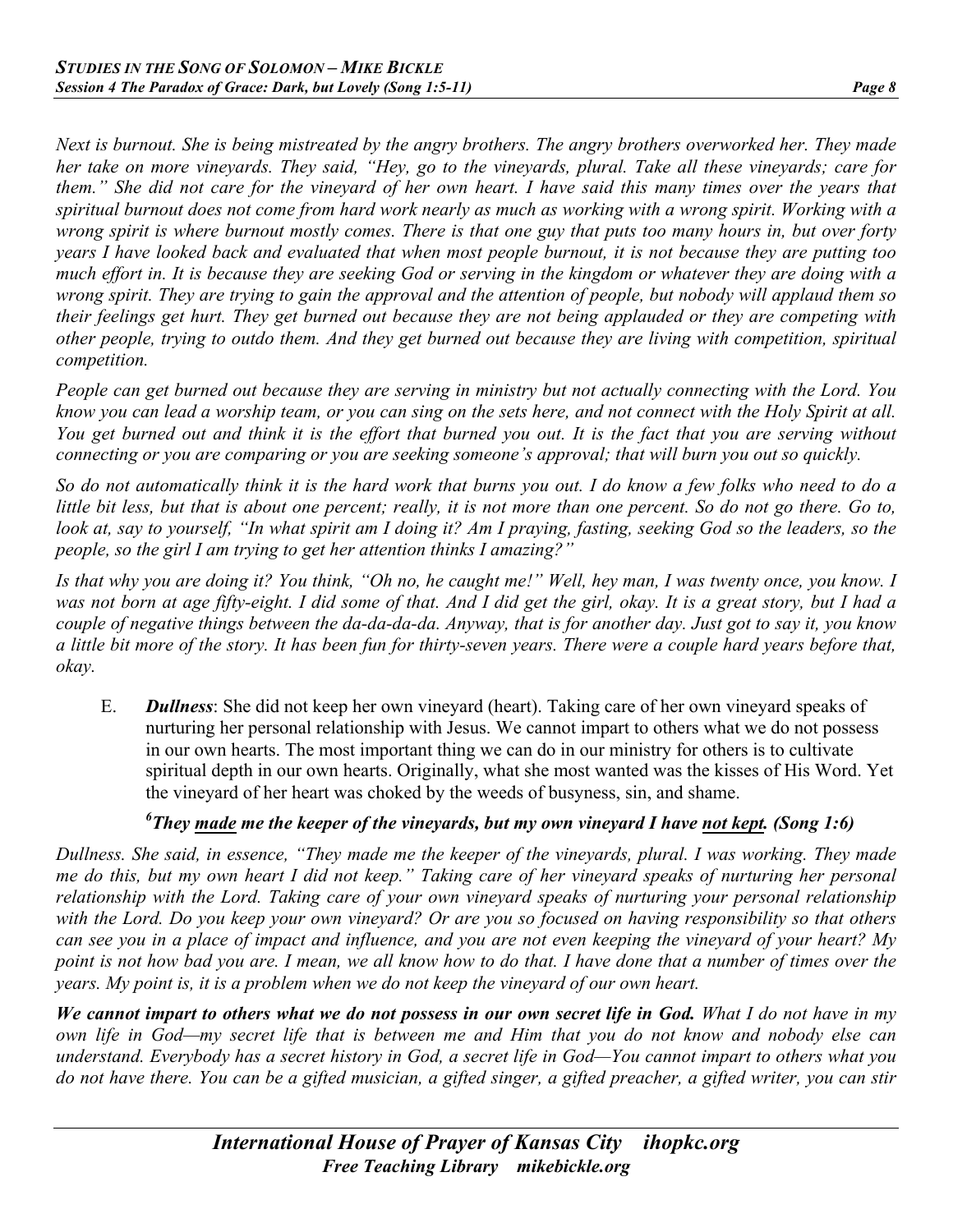*people up, but that does not mean you are imparting something that is going to change their life in a way that is lasting change.*

*I am not interested in just getting people excited in a meeting, I want people to actually believe that they can interact with God in a deeper way and actually go do it afterwards. That is what I am after. The reason I say that is because if you are a gifted communicator, a great singer, or you know how to play the drums and the bass, you can get people excited and still have a completely barren life in God and think, "Hey, it is working." No, I am not talking about a room that is enthusiastic or talking about you. I am talking about imparting something that moves people's hearts to God in a way that they change the way they live outside of the meeting. That is what I am interested in, and that is what so many of you are interested in as well.*

*Well, originally what she wanted most was the kisses of His Word, but the vineyard of her own heart is choked with busyness, it is choked with sin, it is choked with shame, with comparison, with trying to get people's approval. I mean it is a rat race to be working hard, fasting and praying, searching out the Word and doing ministry and serving, when the core thing driving you is to get people's attention to think you are amazing, and nobody does. You know one year goes by, five years go by, and you still do not have some great ministry. You think, "What am I doing this for?"*

*The Lord says, "I thought it was about you and Me."*

F. *Distance*: She felt the pain of serving Jesus at a distance as a "veiled woman." Women veiled themselves when working with strangers with whom they were unfamiliar. She asked, "Why should I serve down the road instead of near to You?" She lost her sense of nearness to Him.

#### *7 For why should I be as one who veils herself by the flocks of Your companions? (Song 1:7)*

*She says, "Why should I be as one who veils herself by the flocks of my companion." Now women veiled themselves when they were working with strangers, when they were working with somebody they were not familiar with or in a family relationship. She is saying, "Why am I serving at a distance from You in other fields? You are the One I love! Why am I doing this? I am serving at a distance from You. I am like a veiled woman. I am in the other part of the field or the pasture out there, and I am not even close to You. I am like a veiled woman and I cannot even interact with others because I am so far away from You." Because if it were a family relationship, if it were a married relationship, in those kind of relationships she would not have her veil on. So she is saying, "I am far away from You, serving at a distance."*

#### **III. HER DESPERATE CRY TO HAVE MORE OF JESUS**

A. The maiden longs to be to fed by Him and recover her sense of nearness to Him (1:7).

#### <sup>7</sup> Tell me, O You [Jesus'] whom I love, where you <u>feed Your flock</u>, where You make it <u>rest at</u> *noon. For why should I be as one who veils herself by the flocks of Your companions? (Song 1:7)*

*The maiden's desperate cry in verse 7, "Tell me, O You whom I love. She cries out. She saying, "I'm burned out. I am keeping other vineyards. I am dark. The brothers are angry with me. Nothing is working right. My own vineyard has got weeds in it. My heart is dull. Tell me, O You whom I love, where do You feed Your flock? I want You to touch my heart. Where will You touch me?" She wasn't asking, "Where will I get the attention of people or get a new open door or get a bigger platform." No, she was asking, "Where will You touch my heart? That is what I am in this thing for."*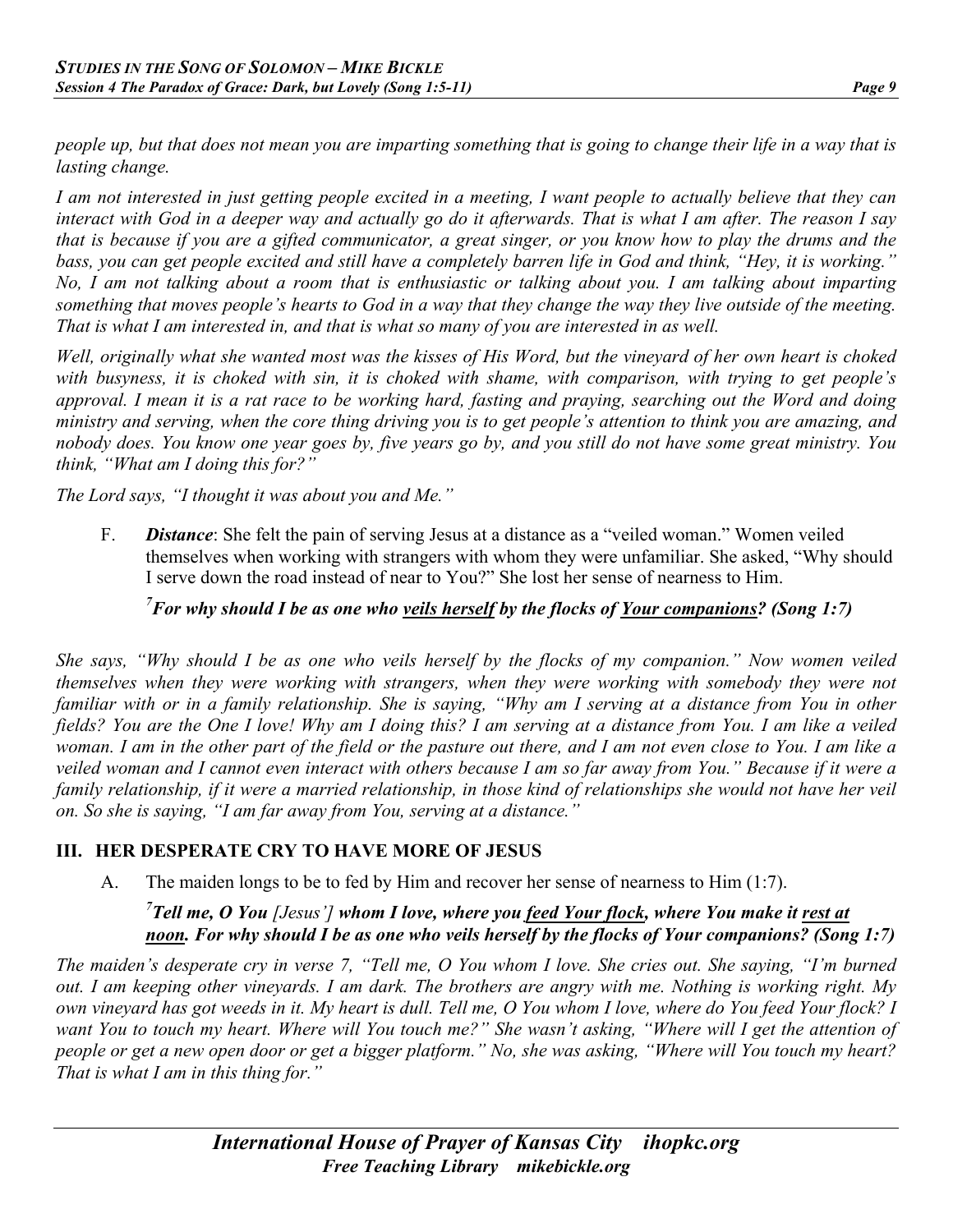B. In her crisis, she cried out to Him in desperation. She was saying: "I have been fed by others, but now I want You to feed me and satisfy the cry of my heart." She remembered the sweetness of her communion with God in her times spent in His "chamber" (1:4). She asked for counsel, *"Tell me, where do you feed Your flock?"* This is an expression of her prayer, "Draw me away." She is desperate to encounter Jesus. Ministry activity and even promotion will never be enough.

*"Where will You make the flock rest at noon?" Because the sheep would only rest at noon in the heat of the day after they were fed and satisfied or they would not lie down. So when she says, "Where will they rest at noon?" in essence she is saying, "Where can I be so satisfied like the sheep who will lie down when they are full? Psalm 23:2 says, "He makes me to lie down in green pastures." That means I am full; I am satisfied. That is when the sheep lie down.*

*"Why should I be like the one who veils herself?" Why should I serve at a distance? That is the cry. There are a number of you in this room right now, and that is the cry of your heart. You are thinking, "Why should I be serving at a distance?" She remembers the sweet times of communion in the King's chamber back in verse 4.*

C. Bible teachers can inspire and point us to the green pastures of truth. However, for truth to feed our heart, we must turn it into a dialogue with Jesus.

*Bible teachers can inspire you. Bible teachers can point you to the green pastures of truth. Like tonight I can point you to green pastures. I can point you to truths. That is what I am doing, but those are truths that will not touch you if you do not feed on them outside of a meeting. All I am doing here really is advertising truth for you so you know where to go. The Holy Spirit will stir you a little bit and touch you, and you will say, "Yeah, I am going there. If some of you say that you are going to go and study that later, then this is a successful meeting. "I am going to go talk to God about that later."*

*It does not change you or feed you until it gets into your conversation with Jesus in private. These are verses that you write down, and you tell them to a friend or put them on Facebook. That is all cool, but if it does not get into your conversation with Jesus, it does not feed you. Truth alone does not feed you.*

*A lot of folks are happy to know truth and to have truth so they can tell somebody else the truth. But the Lord wants you to talk to Him about truth, and that is the only time you get really fed. Again, you can be stirred by somebody else singing or teaching or by a drama, but it is what you do with that stirring that determines if you are fed or not. Now I have heard people say, "Boy, I was really fed in the Word tonight." That is great, and they can keep saying that, but I know they are not really fed. They are stirred. They have to go and talk to the Lord about a couple of truths, and it enters into their dialogue with the Lord, then they are fed.*

D. She longs to be satisfied with Jesus. She cried out, "Where will You satisfy me, even in the heat of the day?" At noon, or in the heat of the day, sheep will lie down if their stomachs are full. God wants us to rest in the midst of the heat of the day (life pressures) by connecting with Him.

*She longs to be satisfied with Jesus. Not with ministry but Jesus. Not just the kingdom activity. She wants to be satisfied with the Man who is fully God, fully man and fully God, to be satisfied with Jesus.*

- E. Her love for Him was sincere as she cried out, *"Tell me, O You whom I love."* She is not a hypocrite, but has confidence that her love is real, even in her crisis and spiritual dullness.
- F. God's love is beyond comprehension (Eph. 3:19), and there is no condemnation in Christ. *19…to know the love of Christ which passes knowledge. (Eph. 3:19)*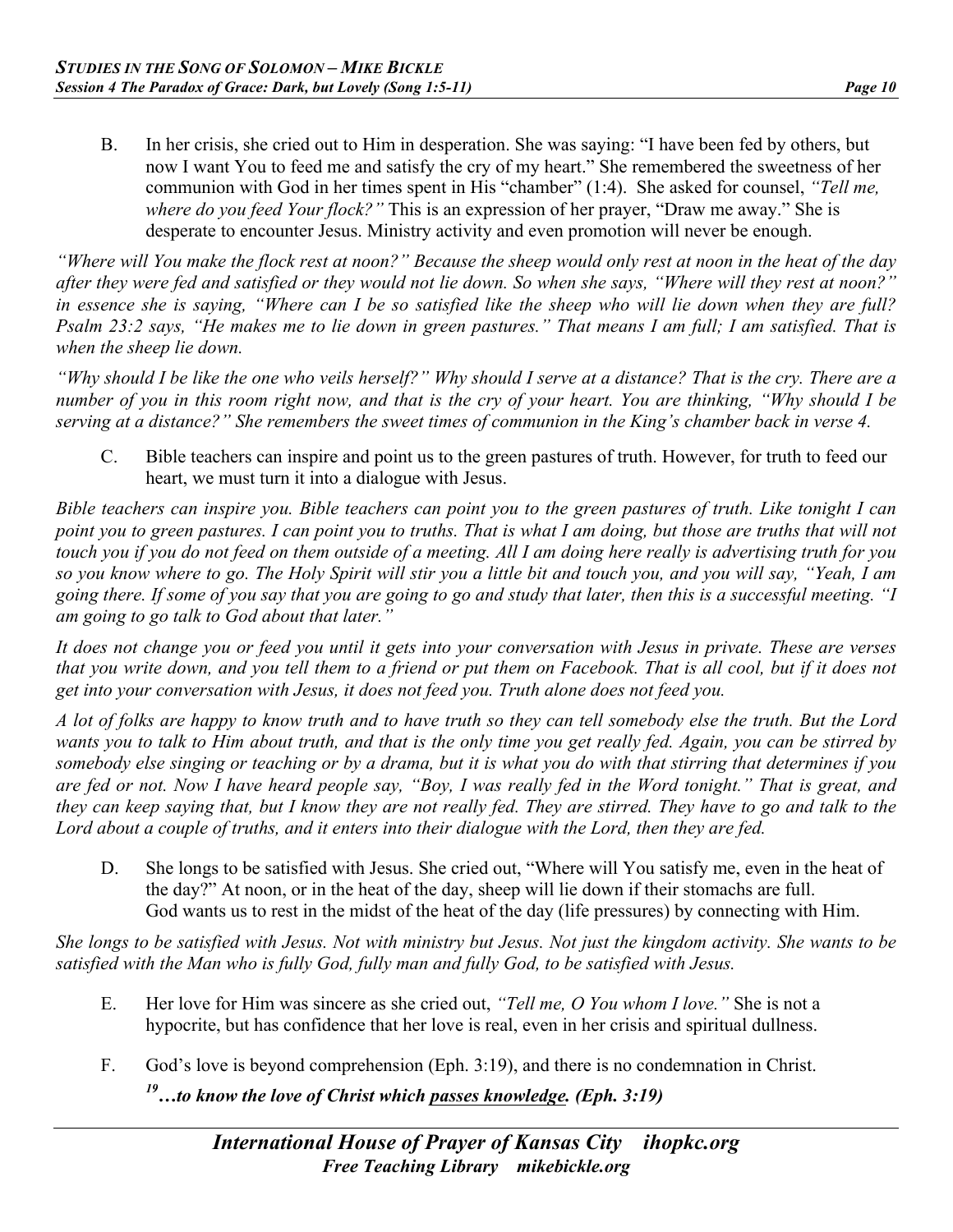#### *1 There is therefore now no condemnation to those who are in Christ. (Rom. 8:1)*

G. Many sincere, repentant believers expect to be rebuked after seeing their sin and weakness. The Bridegroom King speaks comfort to the heart of His people when addressing their sin and shame. He wants the spirit of shame and rejection to be broken off their hearts.

*To some folks stumble only means coming up short; to other it means a scandalous sin. Now I want my tongue to be bridled. I want to have a spirit of prayer. I want to spend my time rightly. I want to spend my money rightly. I want to love my enemies well. I am talking about a definition of walking with God that is bigger than, "Well, I have not done scandalous sin. I have not stolen any money, and I have not beaten anybody up. I think I am doing pretty well."*

*No. I am talking about living without a spirit of prayer, without loving the unlovely, without communicating with God, not spending my time and money right, not processing my inner life right. I want more. I want to touch Him at that level—that is important to say. Because some people say, "Well, repent of what?" They are thinking only of the big, outward, scandalous kind of sins.*

*We want to abide with Him. We want to connect deeply. Is that the vision of your heart? Well, I think it is or most of you would not be in this room. Many repentant believers expect to be rebuked. That is what they expect when they come up short. They are expecting to be rebuked by the Lord. It is shocking when the Lord actually does opposite of rebuking them. From the spirit of the Word He wants to speak comfort to our hearts. He wants the spirit of shame to be broken off our lives.*

1. The Lord promised to give Jerusalem double honor in place of her shame (Isa. 61:7) and commands us to speak comfort to her after her many years of shame (Isa. 40:1-2).

*7 Instead of your shame you shall have double honor…therefore in their land they shall possess double; everlasting joy shall be theirs. (Isa. 61:7)* 

*1 "Comfort, yes, comfort My people!" Says your God. 2 "Speak comfort to Jerusalem, and cry out to her…that her iniquity is pardoned; for she has received from the LORD'S hand double [honor] for all her sins." (Isa. 40:1-2)*

*The Lord wants to give Jerusalem double honor. You can read it right there in Isaiah 40:2. He wants to give her double honor in place of shame. What He does for Jerusalem is indicative of what kind of personality He has. This is what He is like. He takes those who deserve shame when they come to Him in their brokenness with repentance and sincerity, and He says, "I want to give you double honor. I do not want to give you what you deserve. You deserve shame. I want to take it away and give you double honor."*

*He commands us to speak comfort to Jerusalem because God speaks comfort to those who are in sin and are in the process of repenting of their sin. He gives them comfort. Look at Isaiah 40:1, "Comfort, yes, comfort My people."*

*Somebody could say, "Comfort them? Like a question mark, comfort them? Look at them! They are not obeying You."*

*The Lord says, "Yes, comfort them. Speak comfort. Cry out for them, for her, that her sin is pardoned." This is talking about the Jewish people, but my point is not that right now, though that is a glorious point. The point I am making is—this is what God is like.*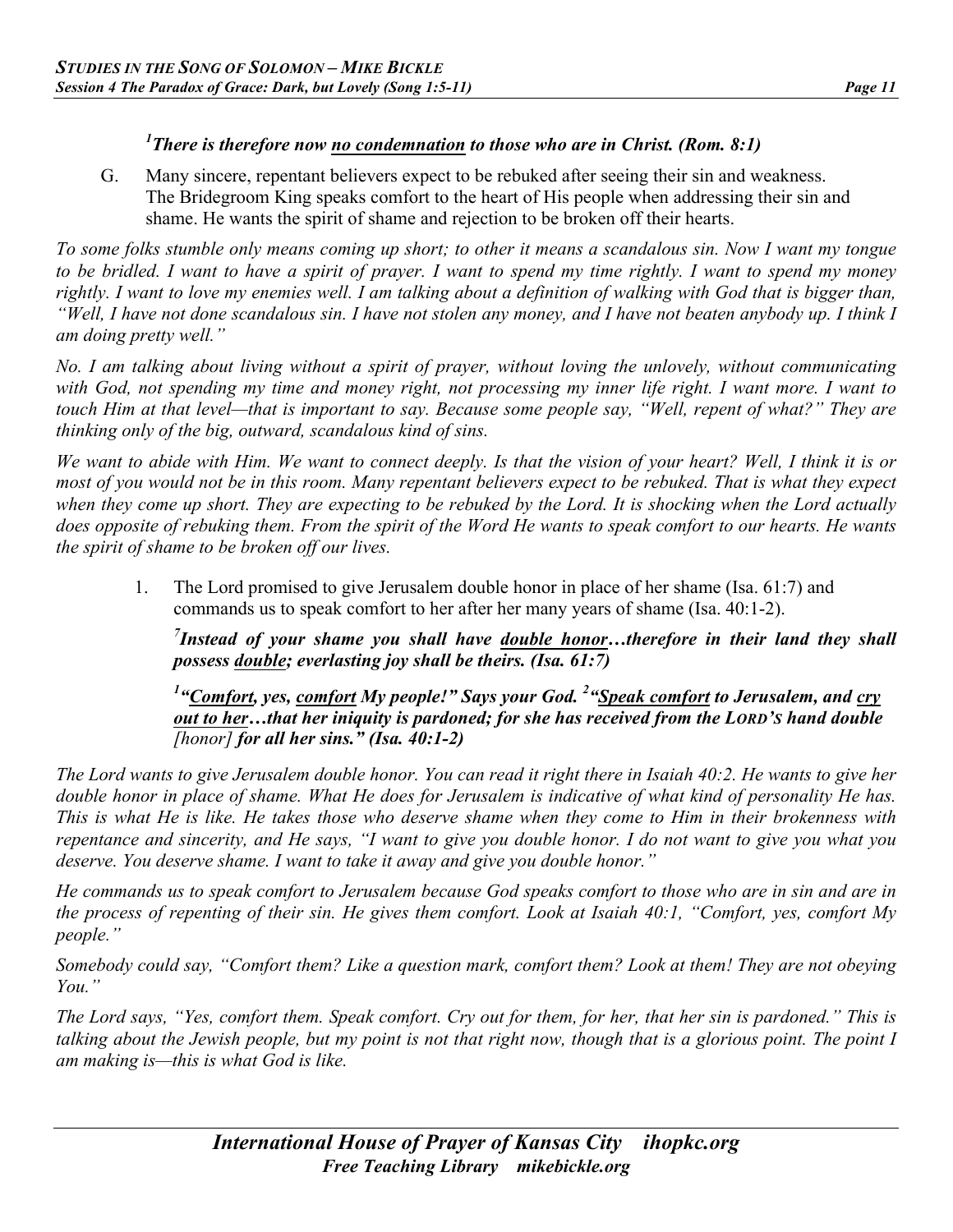*When we deserve to have our sin crush us, God says, "I want My people to comfort you because I am speaking comfort." He says to us, "That is why I want you to speak comfort to those ones. They have come to Me in sincerity. They are in their brokenness. They deserve shame, but I want you to speak comfort because I, the Lord, am speaking comfort.*" That translates to—He is speaking comfort to you right now.

*Beloved, when I feel His comfort and His double honor for my sin, I say, "What kind of God are You that this is how You talk, this is how You think, and this is how You want us to talk. Wow!"*

2. The Lord gives a new name to His people to show He delights in them (Isa. 62:4-5). He reveals His heart as a Bridegroom in removing shame from His people (Isa. 54:4-8).

*4 You shall no longer be termed Forsaken…but you shall be called Hephzibah…for the LORD delights in you…5 as the bridegroom rejoices over the bride, so shall your God rejoice over you. (Isa. 62:4-5)*

*4 You will not be ashamed; neither be disgraced, for you will not be put to shame; for you will forget the shame of your youth…<sup>5</sup> For your Maker is your husband, the LORD of hosts…8 But with everlasting kindness I will have mercy on you." (Isa. 54:4-8)*

*He gives His people a new name to show that He delights in them. He delights in them! What a powerful statement here in Isaiah 62! I have told this dream many times; I had it in November 1995, a very powerful dream. I am in a big auditorium, like at the convention center. There are thousands of young people, and I am up on the platform with the microphone. I hear an audible voice of God like thunder, and it is coming from the*  right, not that that matters. It is booming voice that says, "Call them Hephzibah. Tell them I delight in them." *This voice, this thunderous audible voice, was saying this to me, and I was supposed to say this.*

*Well, you are supposed to say it too. We are all supposed to say it. Tell them—and the "them" are sincere believers. I am not talking about a person who is not sincere, who is hanging out in the church world, but is not trying to walk with God, who is trying to get away with whatever they can get away with and still have a little prestige in the church world. I am not talking about that. I am talking about people who are trying hard but are coming up short, which is everybody who loves Jesus. We are trying hard, and we are coming up short in one of those areas—the Lord says, "Speak comfort. Tell them I delight in the relationship, that I like talking to them, I like relating with them."*

#### **IV. THE BRIDEGROOM'S SEVENFOLD ANSWER (1:8-11)**

A. The Bridegroom answered the maiden's prayer (1:7) by giving her seven statements telling her where she could find Him and be fed by Him (1:8-11). He affirmed her as beautiful in His eyes, and gave her a threefold instruction (1:8), a threefold affirmation (1:9-10), and a promise (1:11). His seven statements in this passage represent a vital part of the theology of holy passion.

*8 If you do not know, O fairest [most beautiful] among women, follow in the footsteps of the flock, and feed your little goats beside the shepherds' tents. (Song 1:8)* 

*Here is the Bridegroom's seven-fold answer to the maiden's prayer. She says, "Where will You feed me? Where will You make the flock lie down at noon?" Where will You satisfy me is what she is really saying in verse 7. In verses 8-11, the Bridegroom gives seven statements to answer that prayer of where she could find Him, where she could be fed, and where she could be satisfied and lie down as the sheep lie down in green pastures.*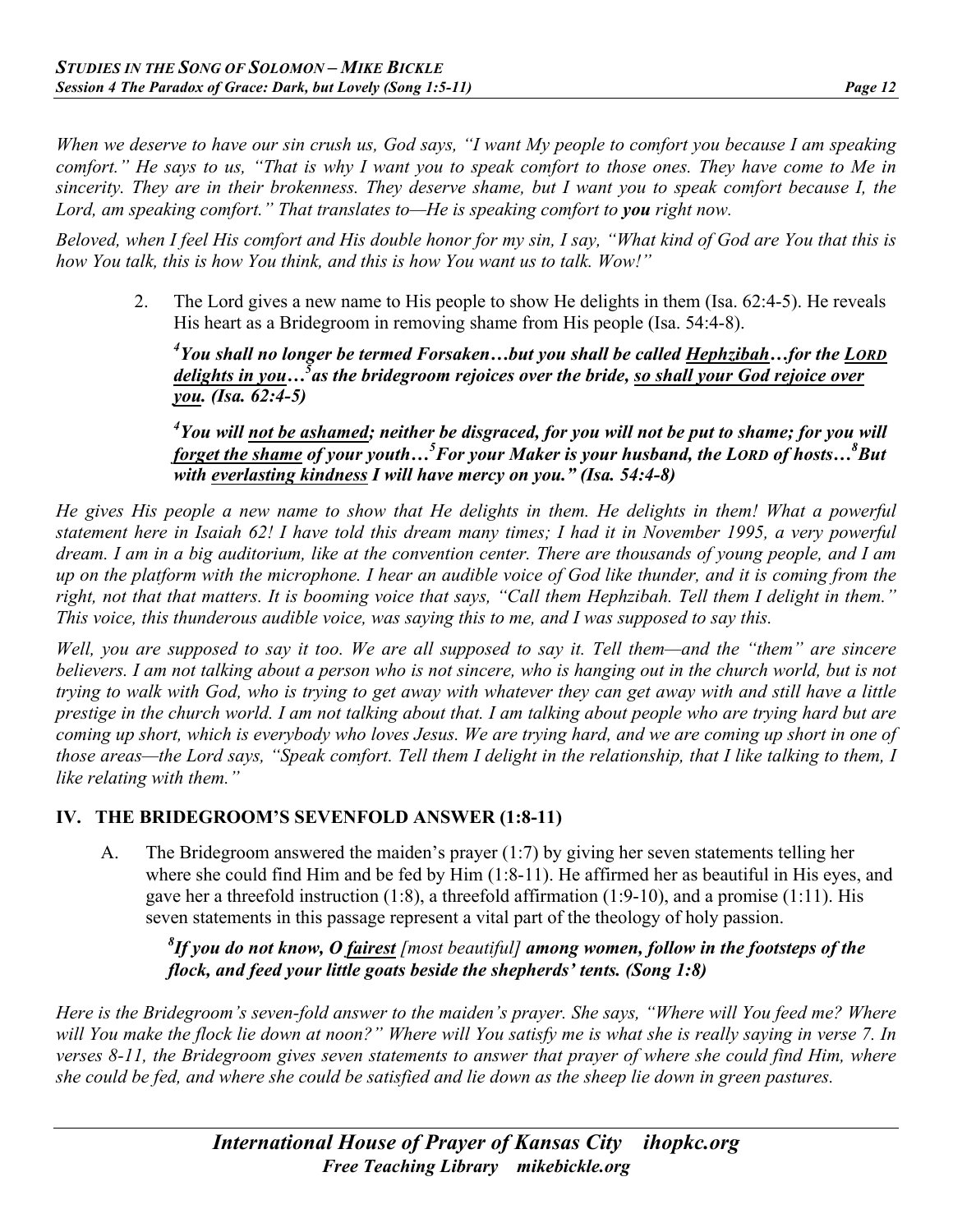*The Lord speaks up in verse 8. Because she asked where will He feed her, He answers, basically, "Good, I am glad you asked. I have the answer." Verse 8, "If you do not know, O most beautiful one, follow in the footsteps of the flock. Feed your little goats besides the shepherds' tents." Again this is in that agricultural language in which the entire love song is set. So I think the meaning is pretty easy to follow.*

B. Jesus wooed her heart by saying, "O most beautiful of women." He knows that her garden is not being kept, but He sees the cry in her heart to love Him. She is unlovely to the angry sons, but is most beautiful to Him, even in the midst of her failure. The word *fair* is translated in most other versions of the Bible as "beautiful" (NASB/NIV). The first issue in understanding how the Lord feeds the heart of His people starts with understanding how He sees them in their weakness.

*The first thing He says to her—here she is, her vineyard is not kept, she is dark in heart, she has lost her way, she is not fed, she is serving at a distance—He says, "You are beautiful to Me."*

*"Me? You mean like now? Or You mean down the road?"*

*"No, right now! The cry of your heart to touch Me and please Me," says the Lord, "is beautiful to Me."*

*"Really? No, Lord, I have got this going on and that going on. Let me remind You again how bad I am."*

*"Oh, I see you are dark, but you are not only dark in heart, you are also lovely to Me." He starts off saying, "You are beautiful."*

C. He gave a threefold instruction as to where He feeds her and establishes intimacy with her (1:8). He emphasized the importance of not living in isolation, idleness, or with an independent spirit.

#### *8 Follow in the footsteps of the flock, and feed your little goats beside the shepherds' tents. (Song 1:8)*

*He gave a three-fold instruction. He said, "Follow in the footsteps of the flock, feed the little goats, and feed them besides the shepherds' tents." He gives a three-fold instruction in verse 8 there. We will do this ever so fast. I am just going to mention the points really quickly because they are really simple points. We just need to do them. They are not hard to do, but they need to be done.*

- D. *Instruction #1*: *"Follow in the footsteps of the flock"* by being involved in a church (1:8c). Scripture emphasizes the importance of belonging to a church, and *not living isolated from it*.
	- 1. He tells her to follow in the footsteps of the flock, to get involved in the fellowship of the Body. The *footsteps of the flock* speak of where all the sheep walk with God. He was saying *follow in the place* where the Body walks, or *get back into fellowship* and do not overreact to the angry brothers who judged and mistreated you. People isolate themselves from the Body as a result of feeling rejection, bitterness, or shame related to the Church.

*Instruction number one of the three-fold instruction: follow in the footsteps of the flock. In other words, be involved in the Body of Christ. That is what He is saying to us. Be involved in My kingdom purposes. Don't just go to a ministry trip; be involved in the local Body of Christ in your area. Do not be aloof. Be where the flock gathers and be a part of it.*

2. Jesus prophesied that He would build His Church (Mt. 16:18). He is returning for a connected Church filled with glory. Much is lost in our spiritual life (and in our children) if we forsake assembling together and instead embrace a "churchless Christianity."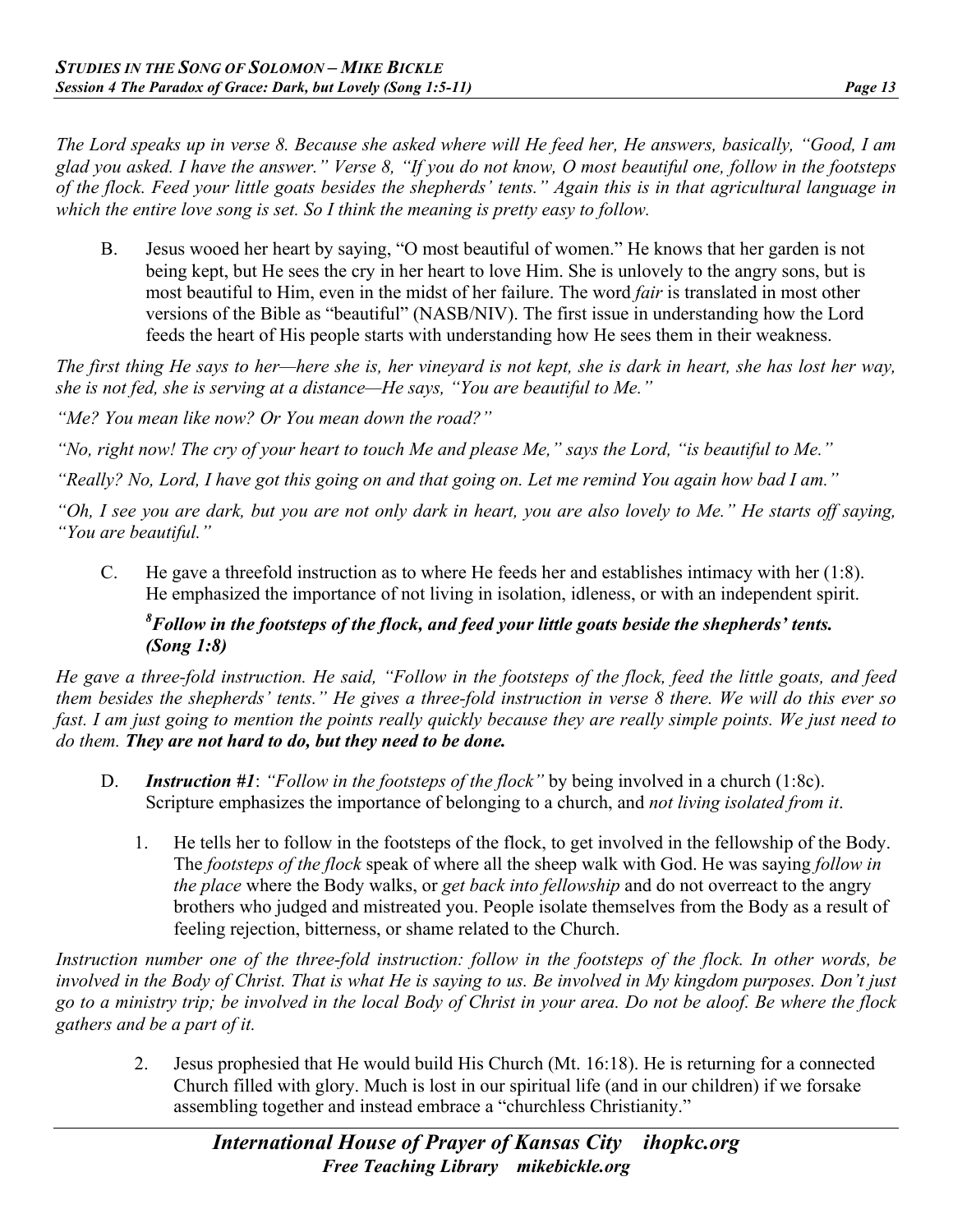# *18"I will build My church, and the gates of Hades shall not prevail…" (Mt. 16:18)*

#### *25…not forsaking the assembling of ourselves together, as is the manner of some, but exhorting one another… (Heb. 10:25)*

*I have said over the years that the church is really out-of-style right now in the Western world, but I have good news. The Church is about to have a major comeback because Jesus is building the Church and He is coming for a Church filled with glory. Do not buy into the rhetoric that the Church is over and that we are just going to have a little fun time and go on some ministry trips. He wants the Body functioning in every geographic area according to the New Testament pattern. He is committed to His Church.*

*Every believer needs to be a functioning, contributing, serving, giving member of a local church. You do that when you're in Bible school, you do that when you are on the mission field, you do that when you work at Sprint, you do it wherever you are. Wherever you are, get involved in the Body of Christ in that geographic area. That is God's purpose.*

*Follow the footsteps of the flock by being involved in a local church. Do not live in isolation from it though that is a popular trend. That is not what the Spirit is saying. The Holy Spirit is not following Facebook trends. The Holy Spirit is not following anybody! He is leading His own agenda that is revealed in the Word. I look at the Word, and I know what He is building.*

E. *Instruction #2*: *"Feed your little goats"* by serving others in a local church (1:8d). Scripture emphasizes the importance of serving and *not living in idleness*. We are to take care of our Godgiven responsibilities in caring for and discipling those who are younger in the Lord. God ordained that each believer be a "joint of supply" that reveals His love to others (Eph. 4:16).

#### *16"… the whole body, joined and knit together by what every joint supplies, according to the effective working by which every part does its share, causes growth of the body… (Eph. 4:16)*

*Instruction number two, He says, "Feed your little goats." He is talking about the younger believers. Now do not call them "little goats" from Song of Solomon. By serving others is how you are feeding them. He says, "Go invest in those who are younger spiritually." Again, they may be seventy years old, but only one year old in the Lord. You may be twenty and ten years older in the Lord, so go help them. They do not have to be younger than you physically. Just a younger believer, go serve them, go give yourself. Disciple some younger ones.* 

*Do not just hang out with Christian friends who socialize together, though that is good. There is more to the kingdom than having some fun with a few friends. We want to disciple a generation, and that is one-on-one, one-on-two, one-on-five. It takes work. It is not easy to do, not that it is hard work, but it takes time and effort, and it is not always fun. Get a vision to be a discipler.*

F. *Instruction #3*: *"Besides the shepherds' tent"—*by honoring spiritual authority (1:8e). Scripture emphasizes honoring spiritual authority, *not living in a spirit of independence* that disregards it.

*17Obey those who rule over you, and be submissive [cooperate with], for they watch out for your souls, as those who must give account. Let them do so with joy and not with grief, for that would be unprofitable for you… (Heb. 13:17)* 

1. She was called to serve the Body "beside" the tents of the true shepherds. Jesus wants us to have a humble heart toward the shepherds (leaders) under whom He places us. One practical reason for submission is so that a body of believers can function in unity.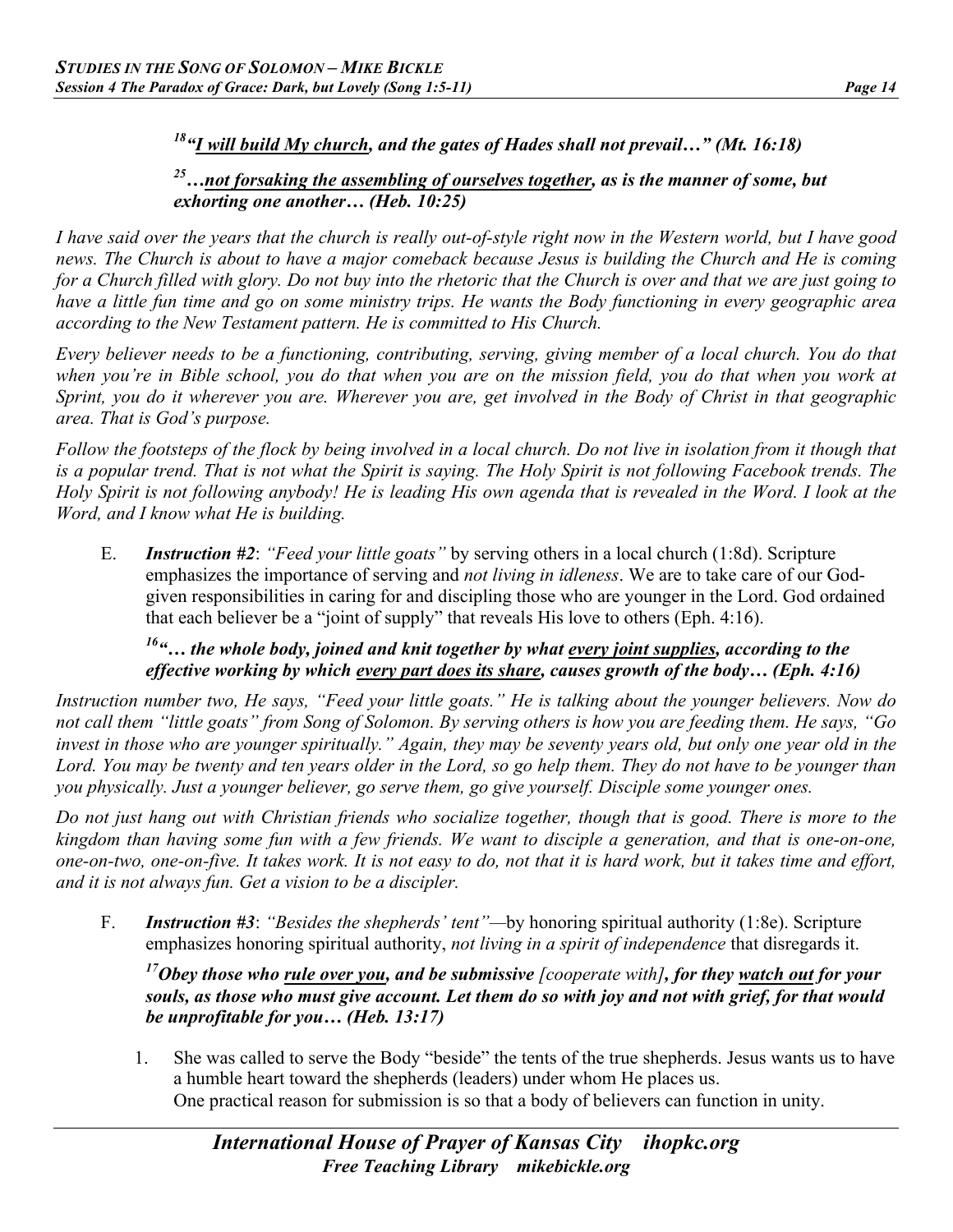2. The function of leadership in the New Testament was "to rule," which consisted of shepherding the people and giving direction to the local church so that it could function in unity (1 Tim. 5:17; 1 Thes. 5:12; Heb. 13:17, 24). This includes establishing its vision, values, action plans, and problem solving in spiritual and administrative issues, etc. The elder should never dominate a believer's faith (2 Cor. 1:24; Mt. 20:25; 1 Pet. 5:3).

*Instruction three: do this serving by the shepherd's tent. In other words, do this while honoring spiritual authority. One of the primary characteristics of the generation the Lord returns is the spirit of lawlessness. Lawlessness will be in the Church activities as well. The Lord wants the Body of Christ to walk in humility, to honor spiritual authority from a biblical point of view. That is a very important part of the Church walking in victory.*

G. *Summary*: The Bridegroom's answer touches three common temptations. First is the temptation to isolation or bitterness by feeling mistreated by the angry sons or shame related to our sin. Second is the temptation to selfishness that allows us to idly use all our free time on ourselves. Jesus wants us to take care of the little ones. Third is the temptation to live with an independent spirit that resists spiritual authority and walks in lawlessness and pride.

#### **V. THE BRIDEGROOM'S 3-FOLD AFFIRMATION (1:9-10)**

A. The Bridegroom gave a threefold affirmation of her beauty and sincere desire to obey. He spoke affectionately, calling her "My love" and affirming her as "lovely," beautiful, in His eyes (1:9).

#### *9 I have compared you, My love, to My filly among Pharaoh's chariots. 10Your cheeks are lovely with ornaments, your neck with chains of gold. (Song 1:9-10)*

*Now He gives the three affirmations. He has just said, "You want Me to feed you? I want you in the Body, in the life of the Body, I want you giving out this to young people, and I want you in a right relationship to spiritual authority."*

*"Wow, I was thinking of more of a heavenly visitation with an angel or something."*

*Lord says, "No, this is where I feed My people."*

*Ugh, because humility is involved in it, denying our own rights, laying down our pride. All of that is involved in those three things.*

*Then He affirms her, He says, "I have compared you, my love,"—again, this language of affection. Here she is, she has not changed anything, but He says, "I love you. You are beautiful." It is this paradigm of love and beauty. Right through the song it is "I love you, and you are beautiful." Every stage of the way it is, "I love you, and you are beautiful." That is the paradigm in which the kingdom grows strong. He gives three affirmations.* 

B. *Affirmation #1*: *"My filly among Pharaoh's chariots"* speaks of the Bridegroom seeing her strong desire to follow Him. A filly is a young female horse. Pharaoh had thousands of horses. The horses that pulled his personal chariot were the most obedient and strongest horses on earth.

*"I have compared you, my love, to my filly among the Pharaoh's chariots." Pharaoh had the strongest and the most obedient or trained horses in the world. Pharaoh was famous for them. He says, "I compare you to this dedicated, trained, submissive horse that was the glory of Pharaoh's court. That is how I see you are." He is looking at this young believer, and the Lord is saying, "You have brought your strength into the relationship. You are seeking to love Me with all of your heart. You are resolute. Yes, you are weak, but I see in you a heart*